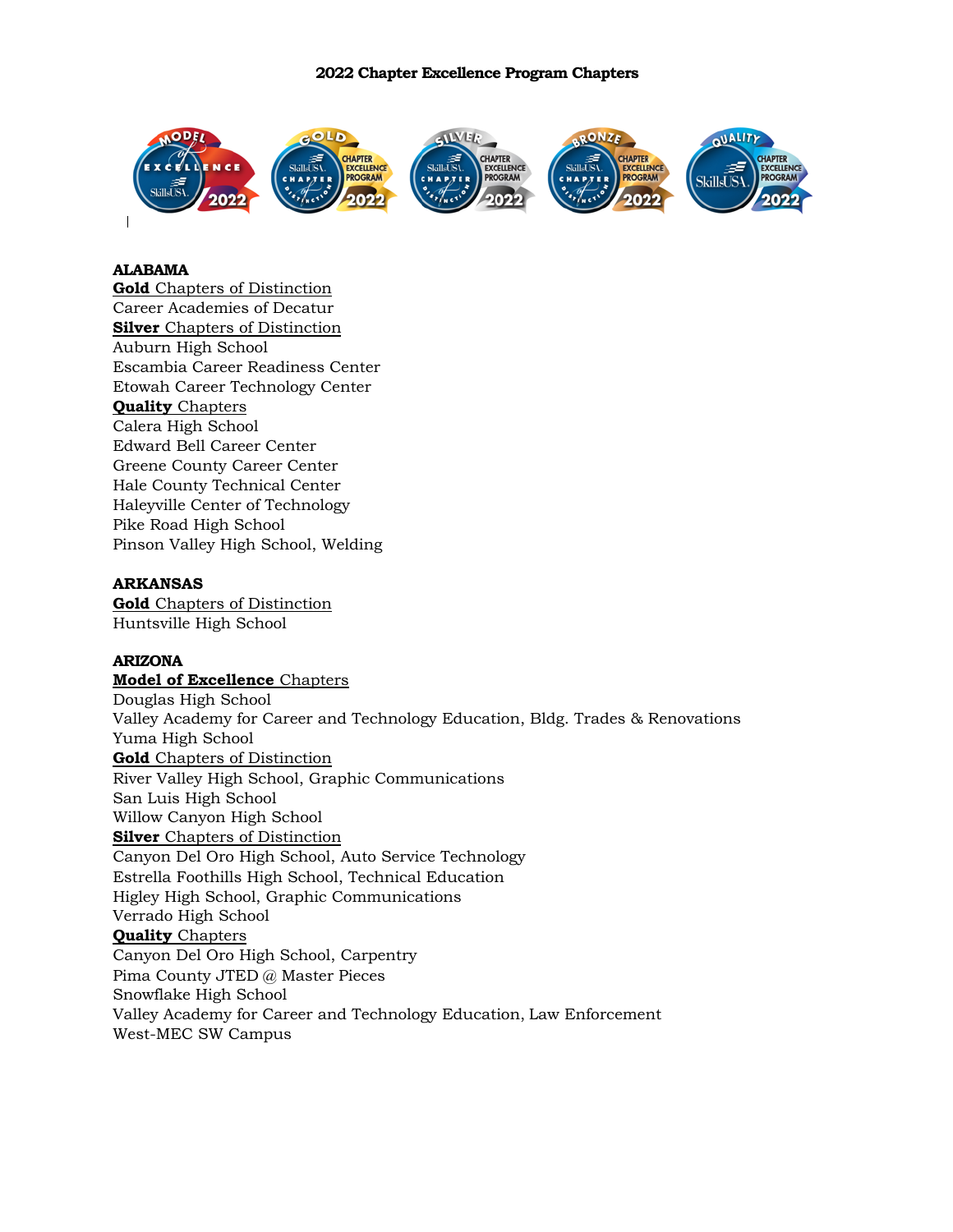#### **CALIFORNIA**

**Gold** Chapters of Distinction Downey High School Norwalk High School **Silver** Chapters of Distinction Armijo High School Pioneer High School Van Nuys High School Victor Valley High School **Bronze** Chapters of Distinction Dinuba High School Folsom High School Hacienda La Puente Adult Education James C Enochs High School John F Kennedy High School Mark Keppel High School South Pasadena High School Stride Career Prep @ CAVA Sylmar Biotech Health and Engineering Magnet **Quality** Chapters Abraham Lincoln High School - San Jose Abram Friedman Occupational Center Academies of the Antelope Valley Academy of Careers and Exploration Alhambra High School Alhambra High School Allan Hancock College Amistad High School Anderson W. Clark Magnet High School Apple Valley High School Arlie F. Hutchinson Middle School Arroyo Grande High School Atwater High School Bellflower High School Beverly Hills High School Brawley Union High School, Welding Buhach Colony High Burbank High School California Advancing Pathways for Students California High School Carlsbad High School Cathedral City High School Central Valley High School Cesar Chavez High School Citrus Valley High School Coachella Valley High School Colton High School Cordova High School, Engineering Related Technology Cordova High School Crescenta Valley High School Desert Hot Springs High School Duarte High School Duncan Polytechnical High School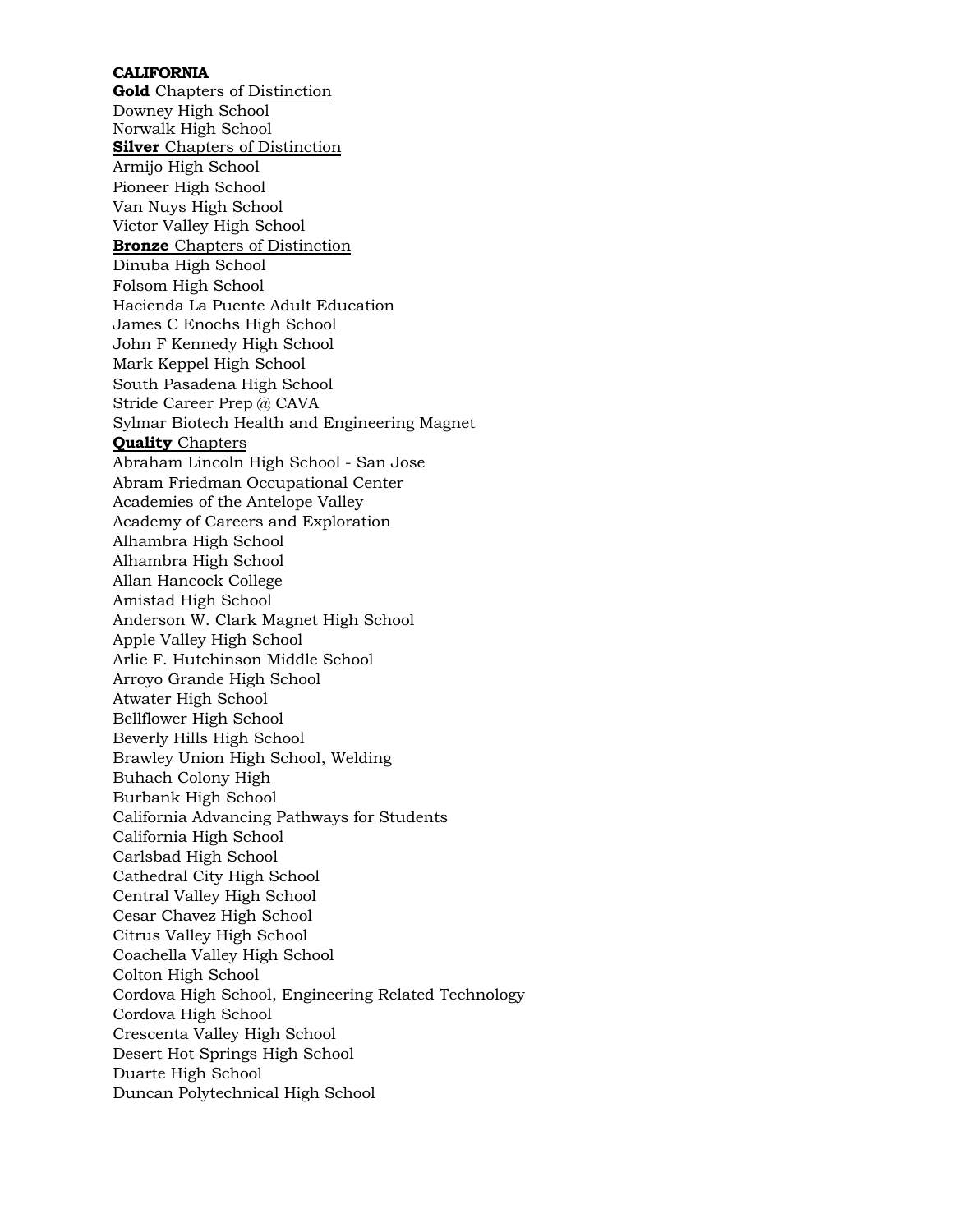Durham High School Eagle Rock High School East San Gabriel Valley ROP, Architectural Drafting East San Gabriel Valley ROP East San Gabriel Valley ROP, Computer Technology East San Gabriel Valley ROP East San Gabriel Valley ROP - Baldwin Park HS Eden Area ROP Edward C. Merlo Inst. of Environmental Technology Ernest McBride High School Fairfield High School Fontana High School Fortuna High School Fountain Valley High School Franklin High School Fremont High School Frontier High School Glen A Wilson High School Golden Valley High School Granite Hills High School Great Oak High School Hanford West High School Healdsburg High School Highland High School Indio High School Inspire School of Arts & Sciences John Burroughs High School Kern High Regional Occupational Center Kingsburg High School La Mirada High School La Quinta High School Lakeview Leadership Academy Lompoc High School Los Angeles Trade Tech College Lower Lake High School Lynwood High School Madera South High School Marco Antonio Firebaugh High School Marina High School Martin Luther King High School Maxine Waters Employment P. C. Mayfair High School Miramar College Mission Trails ROP Monache High School Monte Vista High School Montecito High School Moreno Valley High School Mountain House High School Nellie N. Coffman Middle School Nevada Union High School NOCROP/Oxford Academy Nogales High School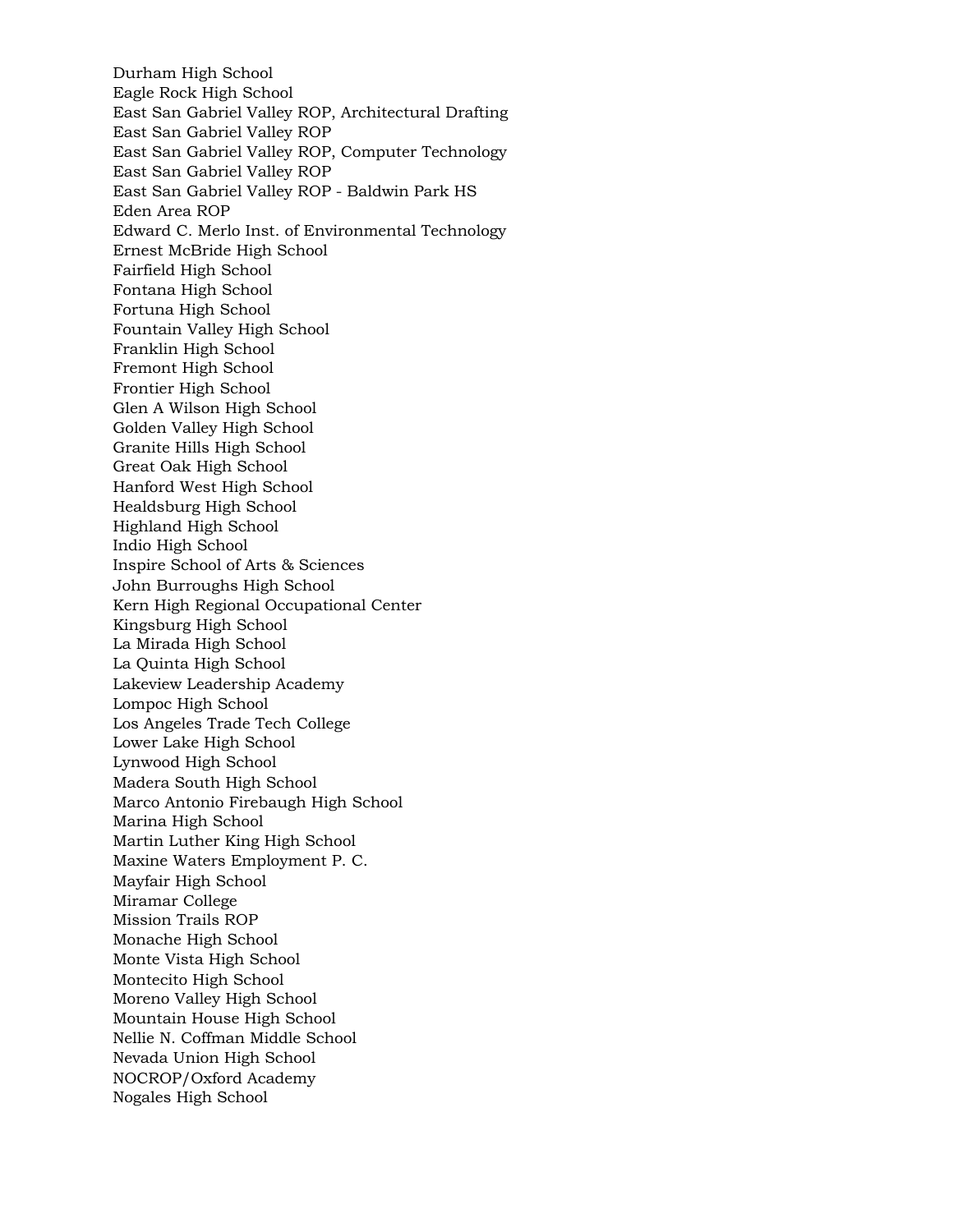Norco High School Norte Vista High School North Monterey County High School North Valley Occupational Center Oceanside High School Olive Vista Middle School Orange Cove High School Orangewood High School Orosi High School Palm Desert High School Palm Springs High School Palmdale High School Parlier High School Paso Robles High School Pleasant Valley HS Polytechnic High School Ramona High School Redlands High School Redwood High School Reedley High School Reseda High School Rio Linda High School Rio Mesa High School Ripon High School River City High School Riverbank High School Rowland High School, Auto Service Technology Rowland High School, Engineering Related Technology San Gabriel High School San Joaquin Office of Education San Luis Obispo High School Sanger High School Santa Rosa High School Santiago High School Schurr High School Selma High School Serrano High School Sierra Pacific High School Silicon Valley Career Technical Ed Center Silverado High School Simi Valley High School Slawson Occupational Center Soledad High Schools ROP Somerset High School South High School Sultana High School Summit High School Summit Leadership Academy High Desert Temple City High School Thomas A. Edison Middle School Thousand Oaks High School Trinity High School Vallejo High School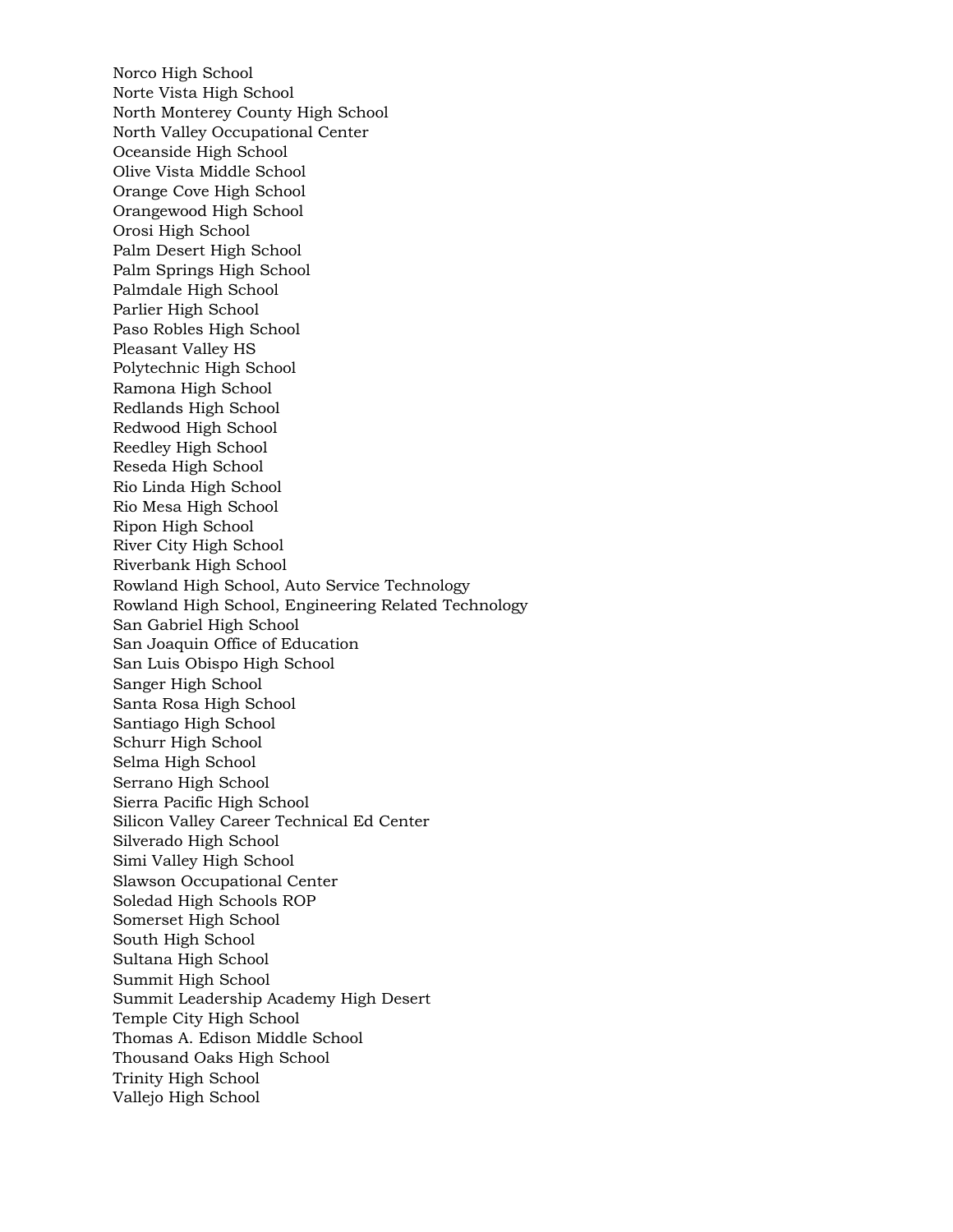Valley High School Venice Skills Center Vista Del Lago Warren High School Wasco Union High School West Valley Occupational Center

### **COLORADO**

**Gold** Chapters Thomas Jefferson High School **Silver** Chapters of Distinction Cherry Creek Innovation Campus, Auto Service Technology Durango High School **Bronze** Chapters of Distinction Destinations Career Academy of Colorado **Quality** Chapters Florence High School

### **CONNECTICUT**

**Gold** Chapters Oliver Wolcott Technical High School

### **FLORIDA**

**Quality** Chapters Lyman High School Osceola High School Stranahan High School

### **GEORGIA High School**

**Model of Excellence** Chapters Cambridge High School **Gold** Chapters of Distinction Apalachee High School Forsyth Central High School Sandy Creek High School Statesboro High School, Mixed Training West Forsyth High School **Silver** Chapters of Distinction Alliance Academy for Innovation Meadowcreek High School South Forsyth High School Treutlen High School W.S. Hutchings College & Career Center West Laurens High School **Bronze** Chapters of Distinction Americus Sumter County High School Greenbrier High School Lafayette High School Marion E. Barnes Career Center Union County High School Worth County High School **Quality** Chapters Atkinson High School Barrow Arts & Sciences Academy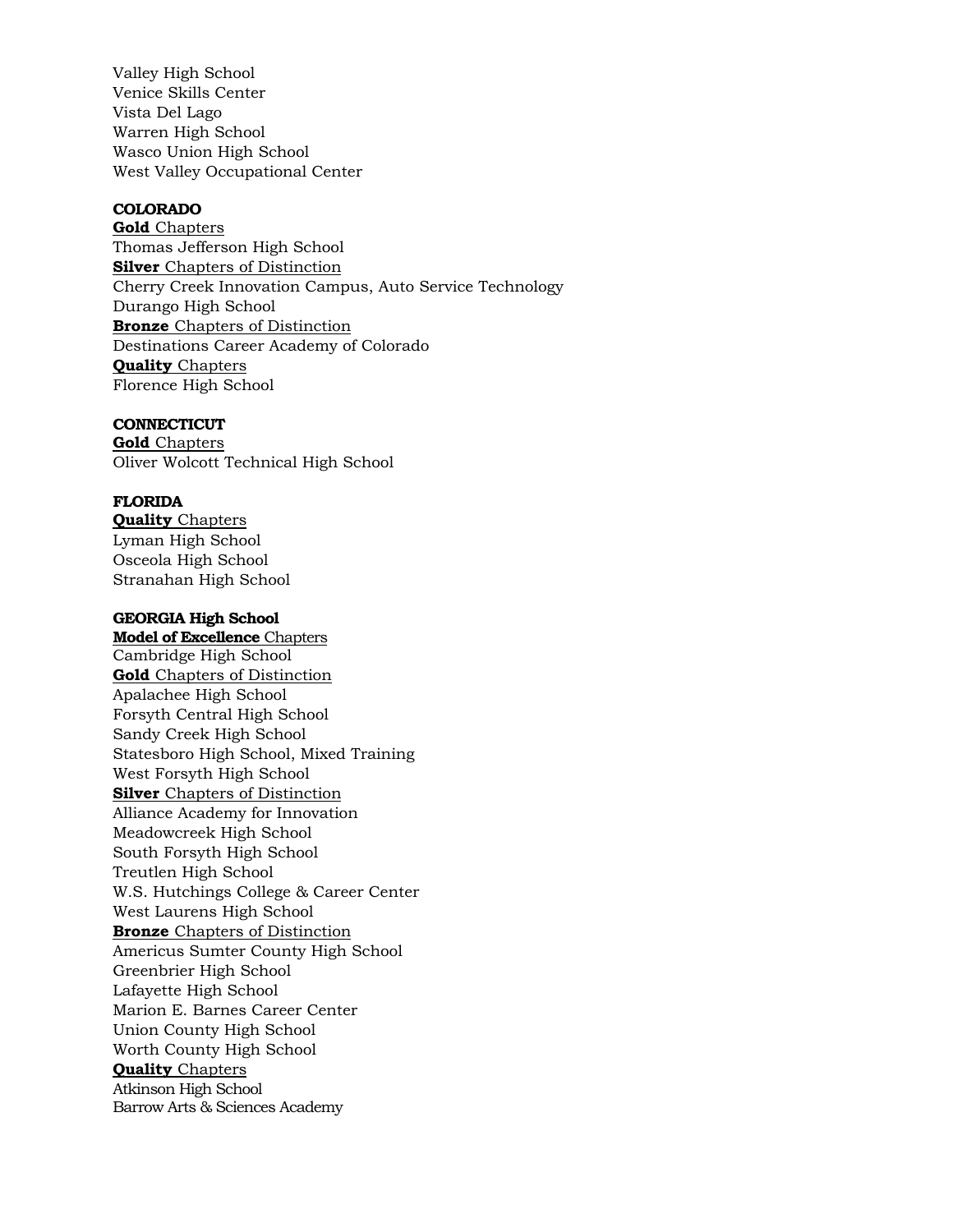Berkmar High School Berrien High School Buford High School Chestatee High School College and Career Academy East Laurens High Effingham College and Career Academy Fulton Schools College and Career Academy Gilmer High School Gordon Central High School Griffin High School Groves High School Grovetown High School Haralson County High School Harlem High School, Law Enforcement Harris County High School Hart County High School Heritage High School Jackson High School Jefferson County High School Kendrick High School Lamar County High School Lanier County High School Lee County High School Loganville High School Lumpkin County High School Marietta High School Maxwell High School of Tech McEachern High School McIntosh County Academy Mount Zion High School Mountain View High School Newton College & Career Academy (NCCA) North Atlanta High School North Carroll County and Career Academy North Cobb High School North Oconee High School Northwest Georgia College and Career Academy Northwest Whitfield High School Peach County High School Rockmart Comprehensive Union Grove High School Valdosta High School Veterans High School Vidalia Comprehensive High School Ware County High School West Hall High School White County High School

#### **GEORGIA College/Postsecondary Model of Excellence** Chapters

Wiregrass Georgia Tech College **Gold** Chapters of Distinction Gwinnett Technical College Lanier Technical College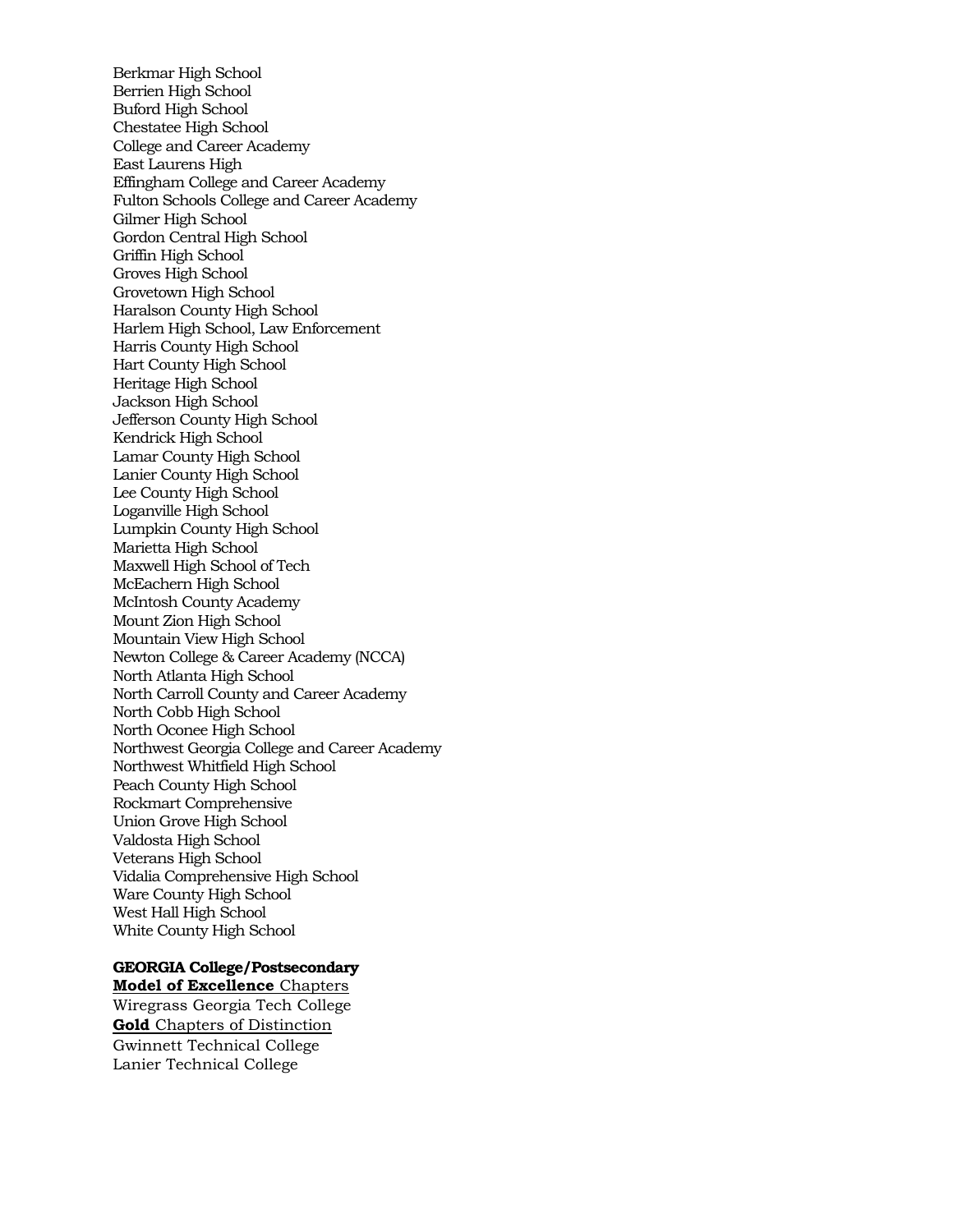**Silver** Chapters of Distinction Savannah Technical College Southern Crescent Technical College **Quality** Chapters Atlanta Technical College Augusta Technical College Central Georgia Technical College

### **IDAHO**

**Gold** Chapters of Distinction Meridian Technical Charter High School

### **ILLINOIS**

**Gold** Chapters of Distinction Morton High School Thomas Kelly College Prep **Silver** Chapters of Distinction Indian Valley Vocational Center **Quality** Chapters Argo Community High School Career Center of Southern Illinois Carl Sandburg High School Carver Community Center Clinton High School Downers Grove South High School Lockport Township High School East Peotone High School Peotone Junior High School West Aurora High School York Community High School

### **KANSAS**

**Gold** Chapters of Distinction Labette County High School **Quality** Chapters Field Kindley High School Fort Scott High School Hutchinson Career & Technical Academy Neodesha High School Newton High School, Welding Paola High School Salina Area Technical College Valley Center High School Wichita East High School Wichita Heights High School Wichita North High School Wichita South High School Wichita Southeast High School Wichita West High School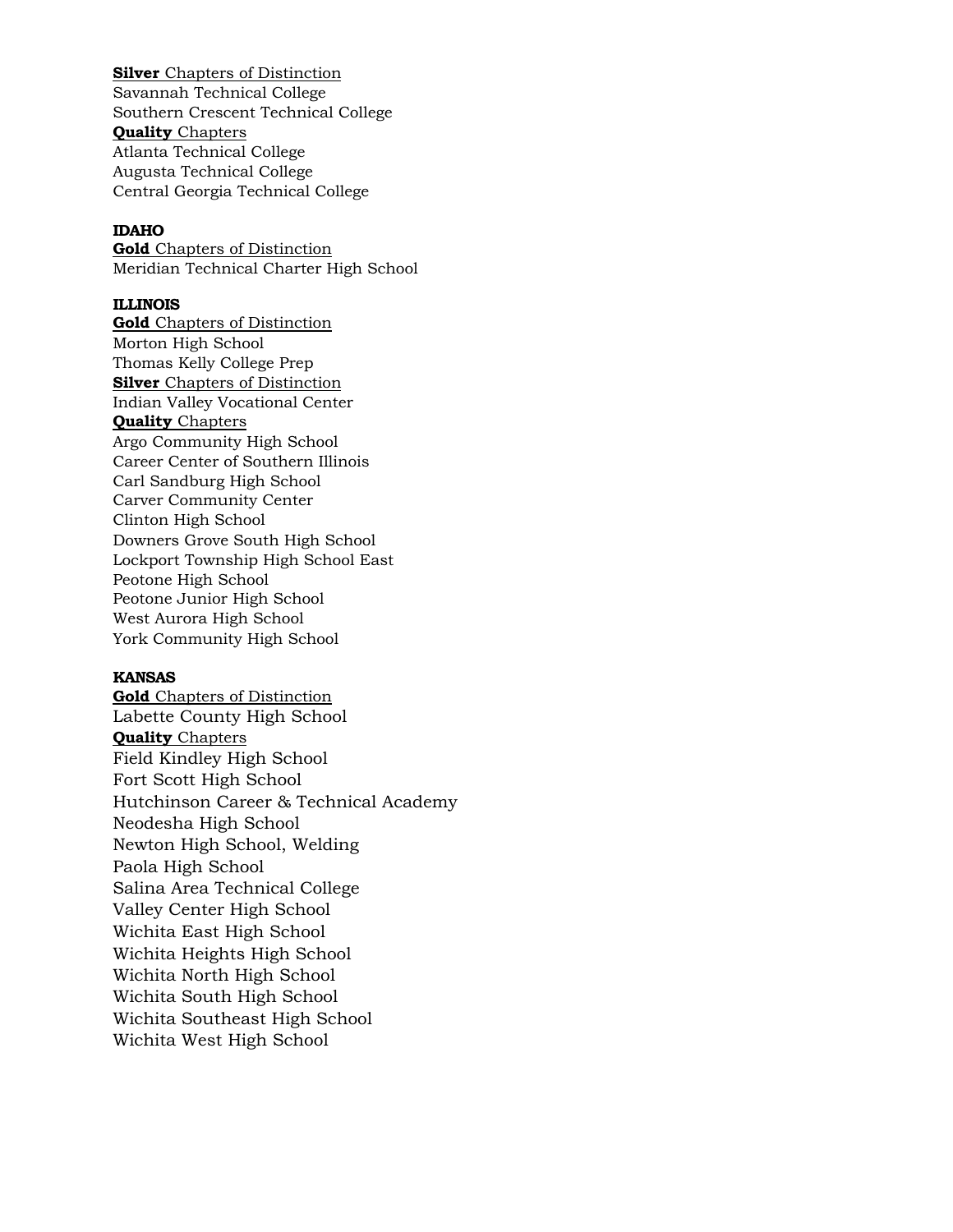## **MASSACHUSETTS**

**Model of Excellence** Chapters Cape Cod Tech Greater Lowell Tech High Lynn Vocational Technical Institute Whittier Regional Vocational Technical High School **Silver** Chapters of Distinction Weymouth Vo-Tech High School **Bronze** Chapters of Distinction Taunton High School **Quality** Chapters Assabet Valley Regional Tech High School Essex North Shore Agricultural & Technical School Greater New Bedford RVTHS South Shore Vo-Tech High School Westfield Technical Academy

### **MARYLAND**

**Model of Excellence** Chapters Dorchester Career & Technology Center **Bronze** Chapters of Distinction Worcester Technical High School **Quality** Chapters Carver Vo-Tech High School Center of Applied Tech North Frederick County Career & Tech Center Severna Park High School Somerset County Technical High School Thomas Edison High School of Technology

### **MICHIGAN**

**Gold** Chapters of Distinction Bay Arenac ISD Career Center

### **MISSOURI**

**Model of Excellence** Chapters New Madrid County R-I Technical Skills Center **Silver** Chapters of Distinction Franklin Technology Center Gibson Technical Center Scott Regional Technology Center **Bronze** Chapters of Distinction Clinton Technical School **Quality** Chapters Northland Career Center Waynesville Career Center

### **MONTANA**

**Quality** Chapters Butte High School Havre High School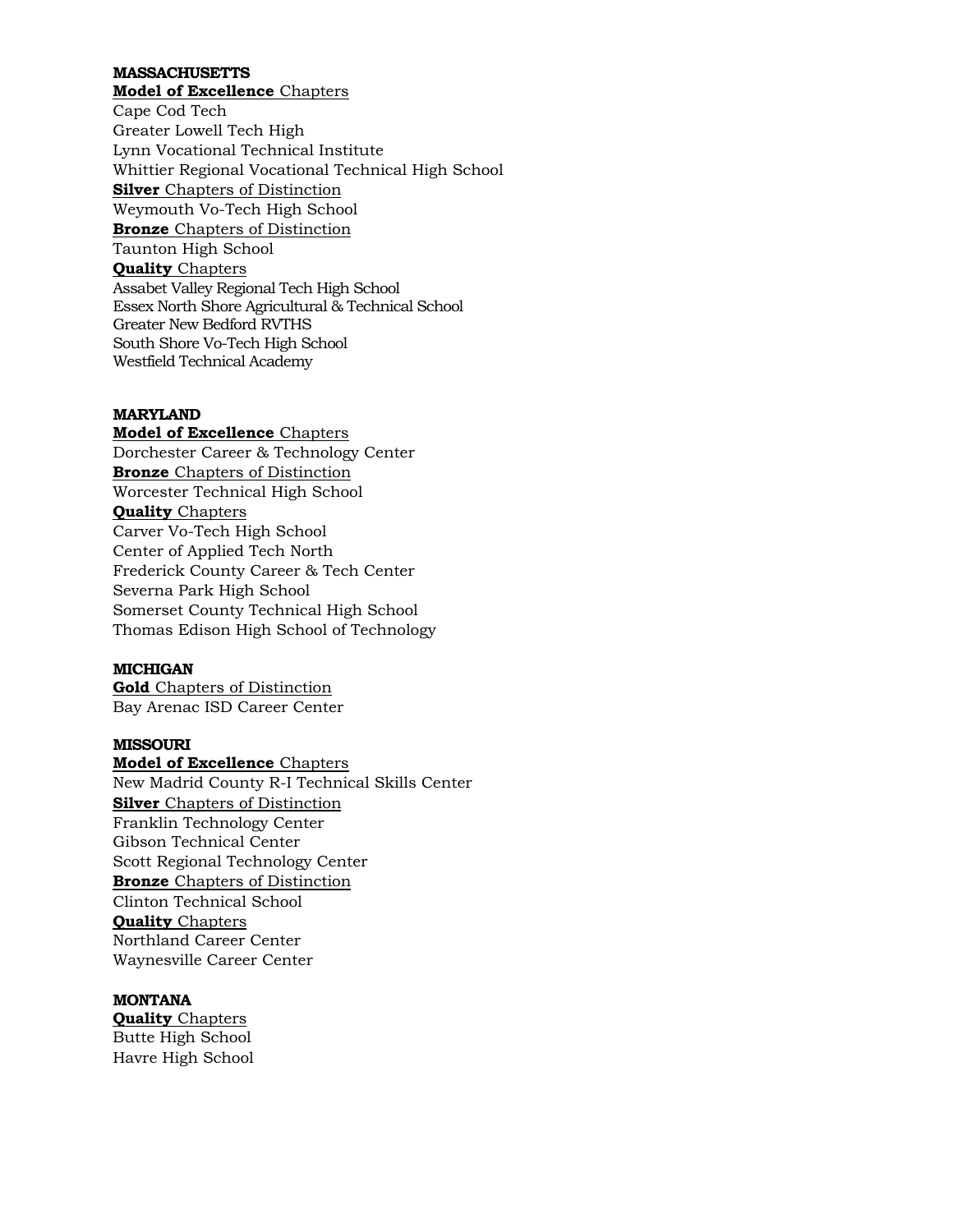#### **NEBRASKA**

**Model of Excellence** Chapters Louisville High School **Quality** Chapters Cozad High School Scottsbluff High School

#### **NEVADA**

**Silver** Chapters of Distinction Southeast Career Technical Academy, Culinary Arts **Quality** Chapters Nevada Virtual Academy

### **NEW JERSEY**

**Model of Excellence** Chapters Cumberland County Technical Education Center Gloucester County Institute of Technology **Gold** Chapters of Distinction Somerset County Vocational & Technical HS **Quality** Chapters Bergen County Tech High School - Paramus Essex Co Vocational-West Caldwell MCVTS-East Brunswick Passaic County Technical Institute

#### **NEW MEXICO**

**Model of Excellence** Chapters Deming High School **Quality** Chapters Farmington Cate Center, Welding Farmington High School, Welding

### **NEW YORK High School**

**Model of Excellence** Chapters Niagara Career and Technical Center **Gold** Chapters of Distinction Oneida Herkimer Madison BOCES CTEC Orange-Ulster BOCES Thomas A Edison Career & Technical High School WEMOCO Career and Education Center Wildwood Educational Center **Silver** Chapters of Distinction Ulster Vo Tech Center **Quality** Chapters Aviation Career & Technical Education High School HS for Construction Trades, Engr & Architecture Kenton Career & Technical Center Erie 1 BOCES Putnam/Northern Westchester BOCES Rockland Career Education Center

### **NORTH CAROLINA**

**Model of Excellence** Chapters Catawba Valley Community College **Silver** Chapters of Distinction Midway High School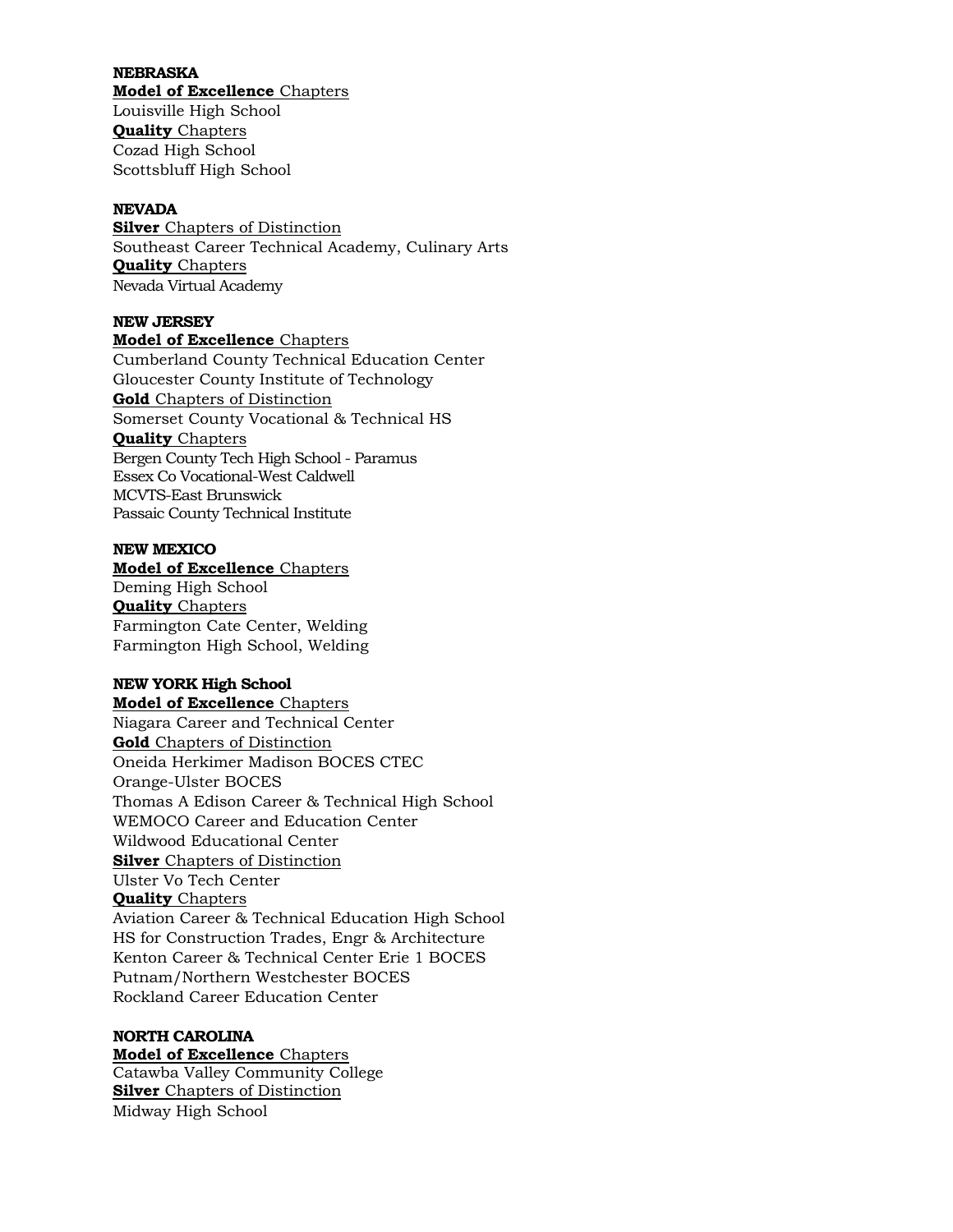Nash Community College **Bronze** Chapters of Distinction Richlands High School Roanoke Rapids High School **Quality** Chapters Avery County High School Bear Grass Charter School Carrboro High School Carteret Community College Lee County High School Rowan Cabarrus Community College - Salisbury

### **OHIO**

**Model of Excellence** Chapters Buckeye Hills Career Center Upper Valley Career Center **Gold** Chapters of Distinction Vanguard-Sentinel CTC-Sentinel Campus Wayne County JVS **Silver** Chapters of Distinction Fairfield Career Center Pickaway-Ross JVSD Tri-County Career Center Vanguard-Sentinel CTC-Vanguard Campus **Bronze** Chapters of Distinction Springfield-Clark CTC Trumbull Career & Technical Center **Quality** Chapters Apollo Career Center Ashland County-West Holmes JVS Ashtabula County Technical and Career Center Auburn Career Center Bellefontaine High School Belmont Career Center Buckeye Career Center Butler Tech School of the Arts Butler Tech-Colerain High School Butler Tech-D. Russel Lee CTC Choffin Career and Technical Center Clay High School Collins Career Center Columbiana County Career and Technical Center Coshocton County Career Center C-TEC High School Cuyahoga Valley Career Center Delaware Area Career Center, Automotive Refinishing Tech Diamond Oaks Career Development Center East Liverpool High School Eastland Career Center-Groveport EFCTS Gahanna EHOVE Career Center Fort Hayes Career Center Four Cities Compact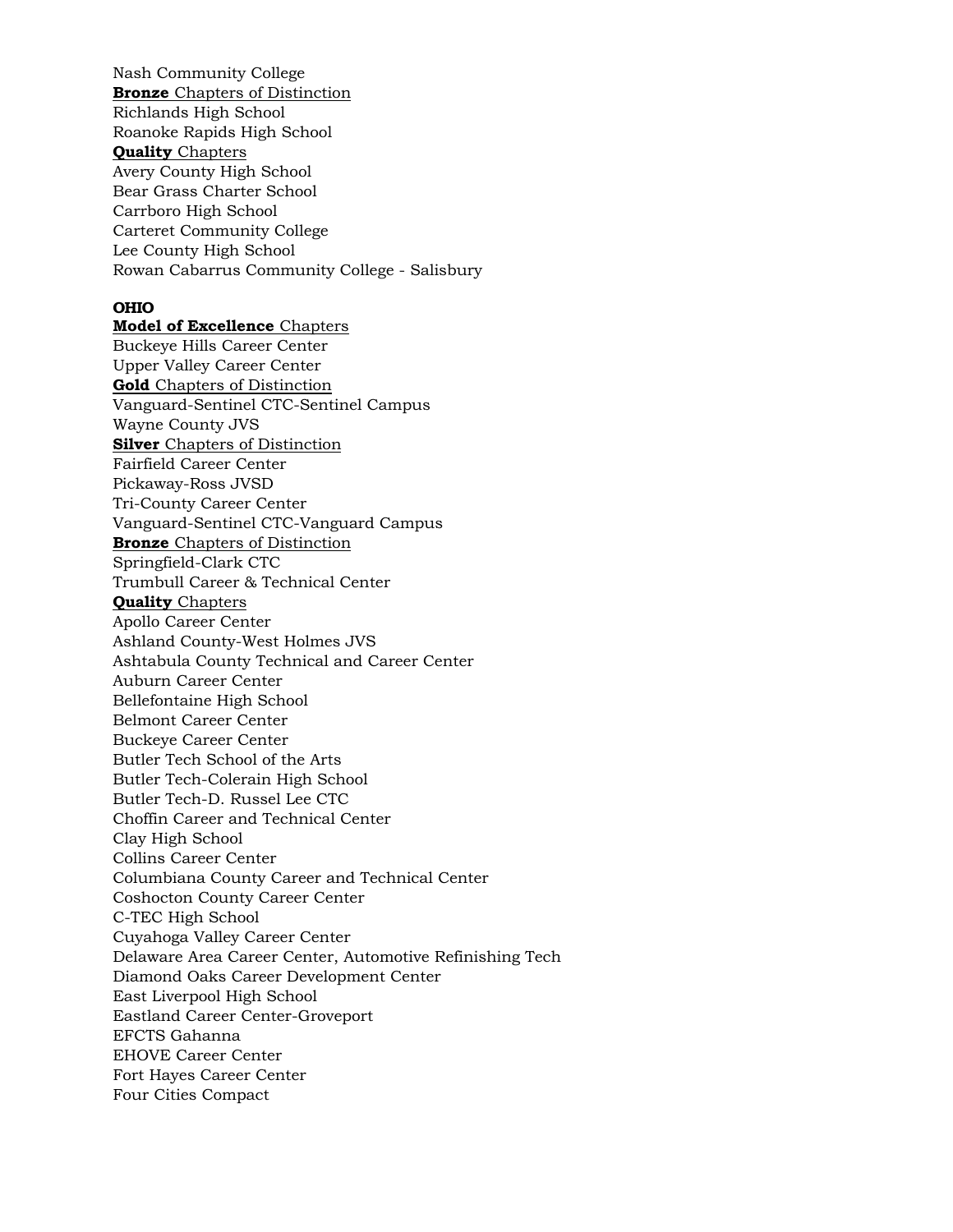Four County Career Center Greene County Career Center Hudson High School Jefferson County JVS Kettering-Fairmont High School Knox County Career Center Lake Shore Compact Lancaster High School Laurel Oaks Career & Tech Center Lima Senior High School Live Oaks JVS Lorain County JVS Madison Comp High School Mahoning County Career & Technical Center Mansfield Senior High School Maple Heights High School Massillon Washington High School Mayfield High School McKinley Senior High School Medina County Career Center Meigs High School Miami Valley CTC Mid-East Career & Technology Centers-Zanesville Mid-East Career and Technology Centers -Buffalo Millstream Career Center New Albany High School Ohio Hi-Point Career Center at Benjamin Logan HS Ohio Hi-Point Career Center/Bellefontaine Campus Ohio Hi-Point Career Center/Kenton Campus Ohio Hi-Point Career Center/MECHS Ohio Hi-Point Career Center/Riverside Campus Ohio Hi-Point Career Center/Urbana South Campus Ohio Valley Career & Technical Center Parma City Schools District Penta Career Center Pickaway-Ross CTC/Chillicothe Campus (Dist. 4) Pike County CTC Pioneer Career & Technology Center Piqua City Schools Polaris Career Center Portage Lakes JVS R G Drage Career Educational Center Sandusky High School Scarlet Oaks CDC Scioto County Career Technical Center Southern Hills JVS, Graphic Comm Southern Hills JVS, Carpentry Southern Hills JVS, Criminal Justice Southern Hills JVS, Auto Service Technology South-Western Career Academy Swiss Hills Career Center Sylvania Northview High School Tolles Career & Technical Center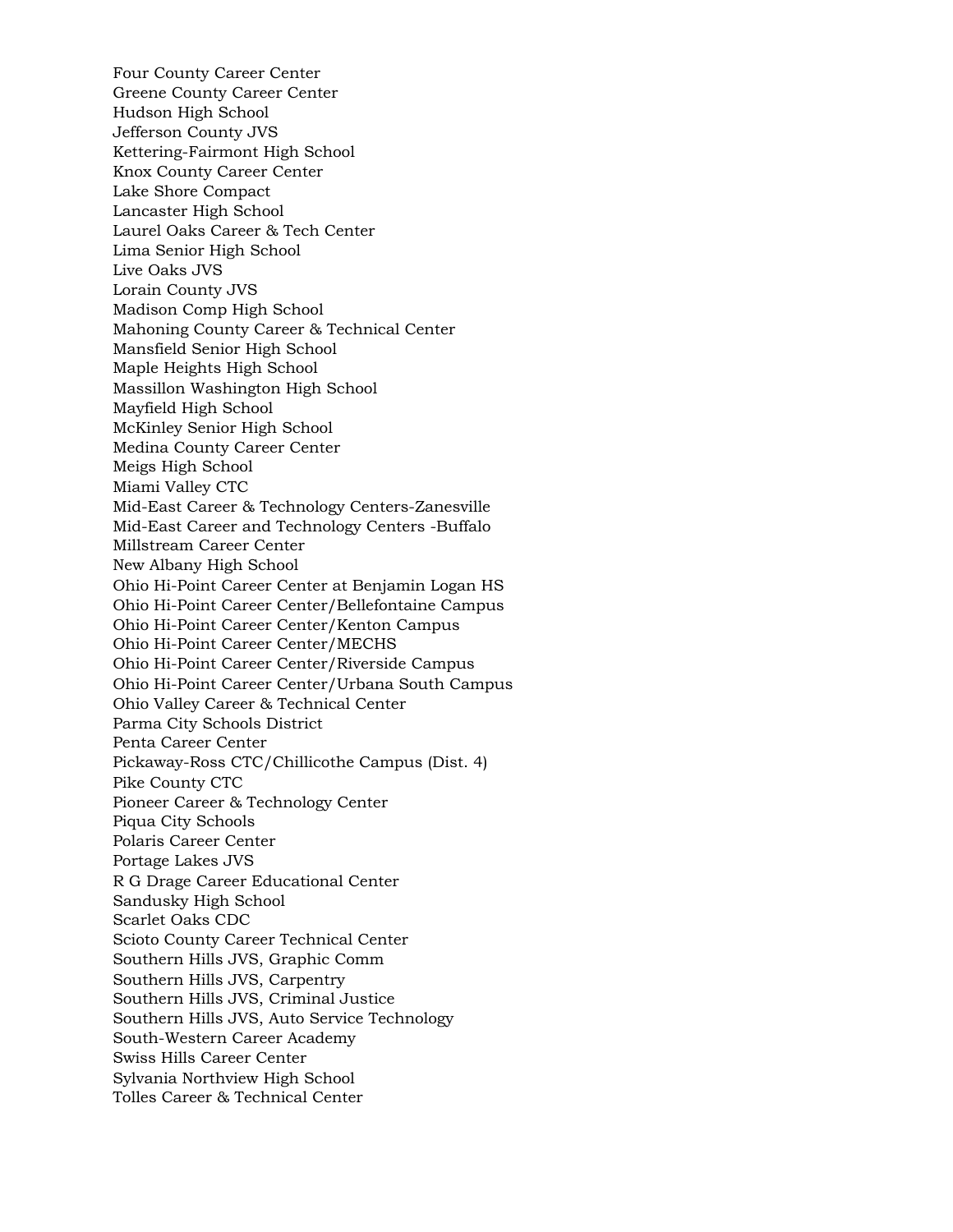Tri Star Career Compact Tri-Rivers Career Center Triway High School U S Grant JVS Valley STEM + ME2 Academy Vantage Career Center W E Stebbins High School Waite High School Warren County Career Center Washington County JVS, Carpentry Whitmer Career & Tech

### **OKLAHOMA**

**Model of Excellence** Chapters Gordon Cooper Technology Center **Gold Chapters of Distinction** Southern Oklahoma Technology Center Tulsa Tech High School Extension Programs, Exploratory Programs **Quality** Chapters Northeast Technology Center-Claremore Tulsa Technology Center-Owasso Campus Tulsa Technology Center-Riverside

### **OREGON**

**Quality** Chapters Taft High School

### **PENNSYLVANIA Gold Chapters of Distinction**

Mon Valley CTC North Montco Technical Career Center **Quality** Chapters Lenape Technical School

### **PUERTO RICO**

**Quality** Chapters Antonio Luchetti Ocupacional y Tecnica de Yauco

### **RHODE ISLAND**

**Silver** Chapters of Distinction Providence Career & Technical Academy **Bronze** Chapters of Distinction Warwick Career Tech Center

# **SOUTH CAROLINA**

**Model of Excellence** Chapters Center for Advanced Technical Studies **Gold Chapters of Distinction** Anderson Institute Technology Heyward Career Center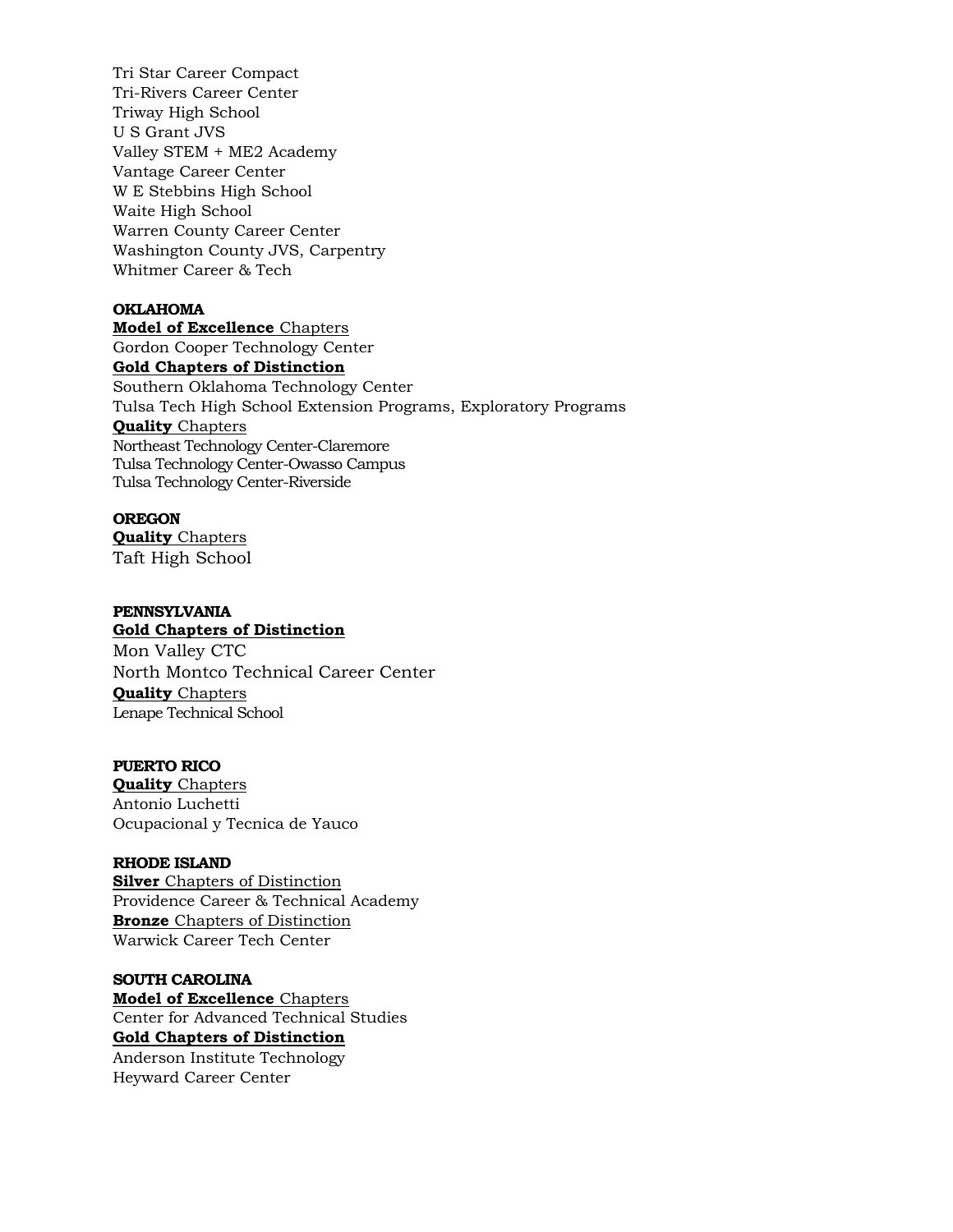### **TENNESSEE High School**

**Gold** Chapters of Distinction Lawrence County High School, Engineering Related Technology Spring Hill High School

### **TENNESSEE College Post/Secondary**

**Model of Excellence** Chapters Tennessee College of Applied Tech-Pulaski **Gold** Chapters of Distinction Motlow State Community College Tennessee College of Applied Tech-Chattanooga Tennessee College of Applied Tech-Hartsville **Quality** Chapters Tennessee College of Applied Tech-Shelbyville

### **TEXAS High School**

**Gold** Chapters of Distinction McMillan Jr. High School **Silver** Chapters of Distinction College View High School Seminole High School, Auto Service Technology **Bronze** Chapters of Distinction George Ranch High School Gorman ISD Magnolia High School Townview Law Magnet Wylie East High School **Quality** Chapters Blanson CTE High School Grand Prairie Collegiate Institute Klein Collins High School La Vernia High School Lake Travis High School New Caney High School

### **TEXAS College Post/Secondary**

**Gold** Chapters of Distinction Temple College

### **UTAH**

**Quality** Chapters Dixie High School Maple Mountain High School

#### **VERMONT**

**Quality** Chapters North Country Career Center, Bldg. Trades & Renovations

#### **VIRGINIA**

**Gold** Chapters of Distinction Pulaski County High School, Cosmetology **Quality** Chapters Academies of Loudoun King George High School